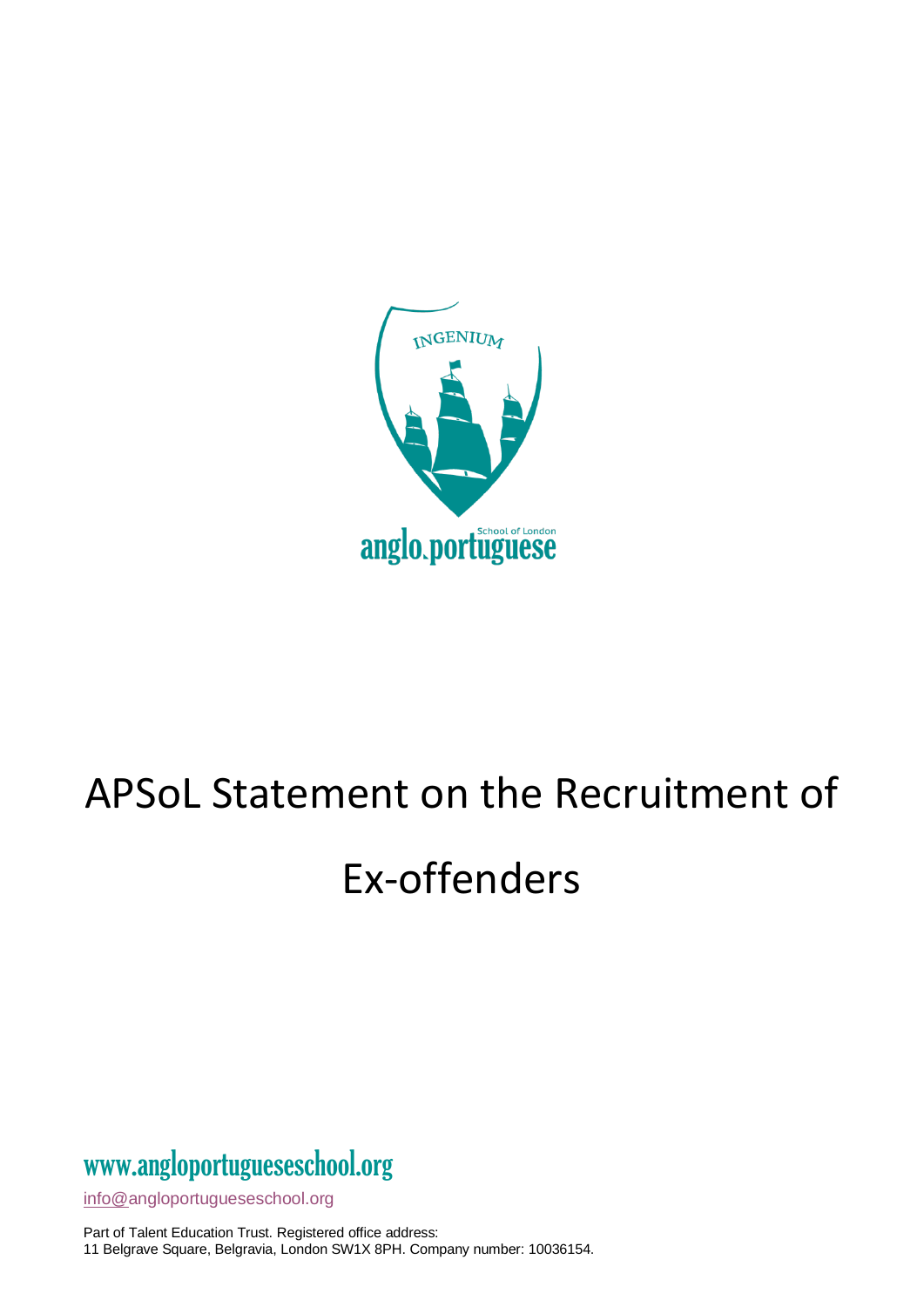In accordance with the Disclosure and Barring Service Code of Practice this policy is made available to all job applicants at the outset of the recruitment process. The DBS Code of Practice is available at https://www.gov.uk/government/publications/dbscode-of-practice

• As an organisation which uses the Disclosure and Barring service, APSoL complies fully with the DBS Code of Practice and undertakes not to discriminate unfairly against any subject of a Disclosure on the basis of conviction or other information revealed.

• We meet the requirements in respect of exempted questions under the Rehabilitation of Offenders Act 1974. A DBS check will therefore be carried out before appointment to any job at APSoL is confirmed. This will include details of convictions cautions and reprimands, as well as 'spent' and 'unspent' convictions. A criminal record will not necessarily be a bar to obtaining a position.

• We are committed to the fair treatment of applicants on all protected grounds and in relation to all history of offending.

• We promote equality of opportunity for all with the right mix of talent, skills and potential and welcome applications from a wide range of candidates, including those with criminal records. We select all candidates for interview based on their competencies, qualifications and knowledge.

• Application forms and recruitment information will contain a statement that job applicants will be required to disclose their criminal record if they are invited to interview and a DBS check will be carried out if they are offered the job. The information will only be seen by those who need to see it as part of the recruitment process.

• At interview, or in a separate discussion, we ensure that an open and measured discussion takes place on the subject of any offences or other matter that might be relevant to the position. Failure to reveal information that is directly relevant to the job sought could lead to withdrawal of an offer of employment.

• We undertake to discuss any matter revealed in a Disclosure with the person seeking the job before withdrawing a conditional offer of employment.